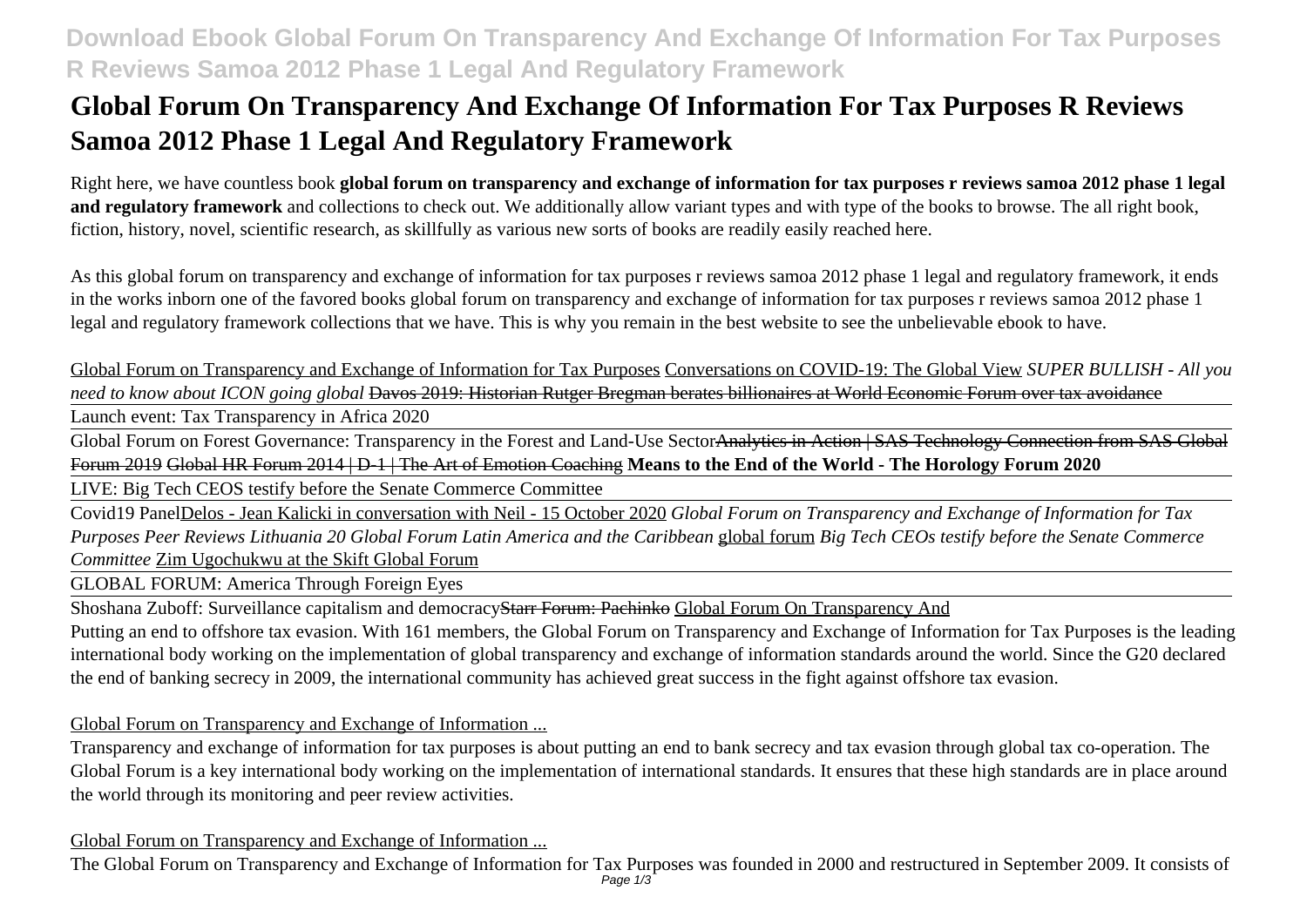## **Download Ebook Global Forum On Transparency And Exchange Of Information For Tax Purposes R Reviews Samoa 2012 Phase 1 Legal And Regulatory Framework**

OECD member countries as well as other jurisdictions that have agreed to implement tax related transparency and information exchange. The Forum works under the auspices of the OECD and G20. Its mission is to "implement the international standard through two phases of peer review process". It addresses tax evasion, tax havens, offshore financial cent

#### Global Forum on Transparency and Exchange of Information ...

The Global Forum has become the leading international body working to secure the effective implementation of transparency and exchange of information standards worldwide and more specifically, the exchange of information on request (EOIR) and automatic exchange of information (AEOI).

#### Global Forum on Transparency and Exchange of Information ...

The Global Forum on Transparency and Exchange of Information for Tax Purposes is a multilateral framework for tax transparency and information sharing, within which over 160 jurisdictions participate on an equal footing. The Global Forum monitors and peer reviews the implementation of international standard of exchange of information on request (EOIR) and automatic exchange of information.

#### OECD iLibrary | Global Forum on Transparency and Exchange ...

Global Forum on Transparency and Exchange of Information for Tax Purposes. The Global Forum supports its members in tackling offshore tax evasion by monitoring, reviewing and assisting jurisdictions to implement the international standards on transparency and exchange of information for tax purposes.

#### Global Forum on Transparency and Exchange of Information ...

30/06/2020 - The international community continues making tremendous progress in the fight against offshore tax evasion, as implementation of innovative transparency standards by the Global Forum on Transparency and Exchange of Information for Tax Purposes moves countries ever closer to the goal of eradicating banking secrecy for tax purposes.

### Global Forum on Transparency and Exchange of Information ...

01/09/2020 - The Global Forum on Transparency and Exchange of Information for Tax Purposes (the Global Forum) published today nine new peer review reports assessing compliance with the international standard on transparency and exchange of information on request (EOIR).

#### Global Forum on Transparency and Exchange of Information ...

The implementation of the international standards on transparency and exchange of information has been swift and global. Only few jurisdictions have fallen short in meeting the commitments made to the Global Forum. They are provided with support to advance their regulatory environment and practices.

#### Global Forum on Transparency and Exchange of Information ...

The Global Future Council on Transparency and Anti-Corruption has developed a forward-looking framework for business integrity which supports and aligns with broader work to globally reset and embed a revised purpose of business based on a stakeholder economy.